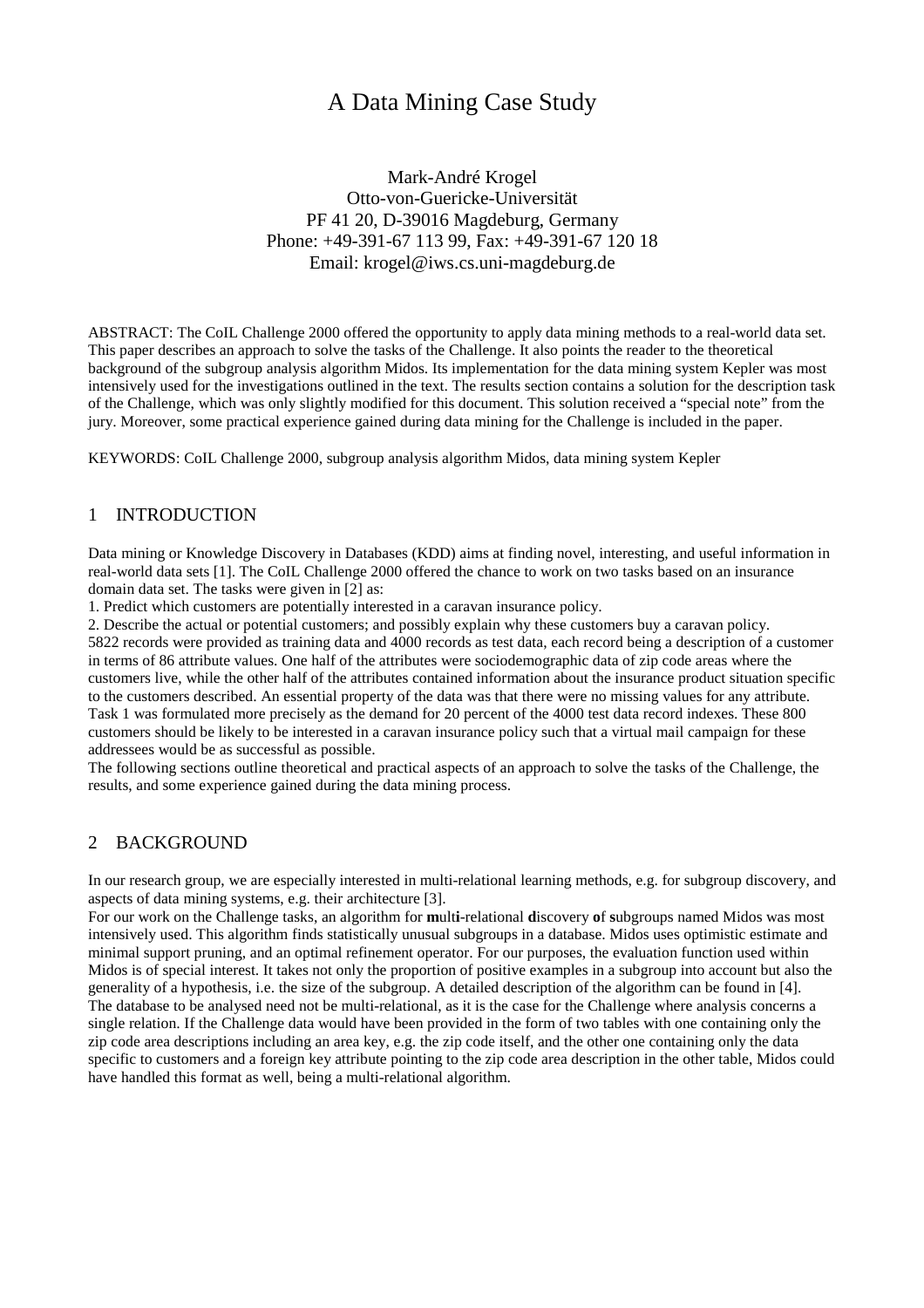An advantage of the split into two tables would have been the smaller size of the less redundant data set. 1734 different zip code area descriptions could be identified in the data, which means potential savings of about a third of the original number of values in the data set, cf. figure 1.

A further advantage could have been that the algorithm Midos should have been faster on that smaller and differently structured data set.



Figure 1: Schemas with table names and attribute set symbols. The sizes of the grey rectangles are proportional to the amount of data contained in the corresponding table. (a) The training data set as given for the Challenge. (b) The training data with a separation of customer specific data (attributes  $P^*$  and  $A^*$ ) and zip code area data (attributes  $M^*$ ).

Kepler is a data mining system that supports users during most steps of knowledge discovery, from data import and initial inspections, via preprocessing the data, to a number of possible analyses and the interpretation of their results. All these steps can be made using a uniform interface. Also, the system helps to manage data analysis projects. Kepler was used in our group in different ways in the past, e.g. as a means for examining software architectures [4] and in education.

# 3 APPROACH

(a)

Given the time constraints of the Challenge, I decided to make use of the appropriate parts of Kepler in order to quickly arrive at solutions for the prediction tasks on which the solution for the description task should be constructed. At first, Kepler's kernel functionality for data import into the system made the relation quickly available for an initial inspection, e.g. of distributions. However, the means for statistical analyses such as distribution type or significance tests are limited within Kepler, so I relied on information from the Challenge discussion forum, e.g. those concerning very similar distributions in the training and test data. Also, my ideas for preprocessing the data, e.g. the construction of partitions or aggregations, and the application of self-developed algorithms were sacrificed due to a lack of time. Still at an early stage of the investigations and indepently of Kepler, I formulated an aim for the prediction model as follows: Find a small set of short classification rules as a prediction model. Here, brevity of a rule means the number of its conditions. This aim was based on the assumption that an explanation, i.e. a solution for the description task, could be easily constructed from such rules.

The Kepler online documentation states that using this system, the task of an analyst shifts from the usual figuring out *how* to apply an algorithm to the data, to *experimenting* with a large variety of tools and *deciding* which one, or which subset, provides the most useful results for the task at hand. I tried exactly this and found some of the standard algorithms of Machine Learning such as C4.5 or kNN not to provide results supporting my aim for the prediction model. For example, although C4.5 produced a small set of rules based on a pruned tree and Kepler's default parameters for this method, these rules covered only few of the positive examples, i.e. customers with caravan insurance policies. Especially, the large number of parameters for the application of C4.5 prevented me from following this search path for solutions.

Furthermore, the Kepler documentation points at an example application for Midos, which is the discovery of customer groups that are more likely to answer to a mailing campaign, i.e. exactly the task at hand. Indeed, the very first results of Midos showed promising results. A small sample of one percent of the data was produced with the help of an appropriate Kepler operator. Then, the analysis algorithm was applied to that data, using its few default parameters. The description of subgroups provided by Midos could easily be interpreted as the rules aimed at and be used as filters on the data set, cf. figure 2. Also, the proportion of positive examples in subgroups derived from the one-percentsample was encouragingly high. However, these results did not generalize well. Applying those filters to the whole data set, the proportion of positive examples was low in the resulting subgroups.

With the application of Midos to the whole data set, a new problem arose: it was time consuming. I assume that one reason for this behaviour is the circumstance that the current Midos implementation can only handle nominal attributes. Again, converting all attributes to an appropriate type was simple using Kepler. Nonetheless, if an implementation of the algorithm could handle numeric attributes, this would be of advantage with respect to the possible results and probably with respect to efficiency, as well.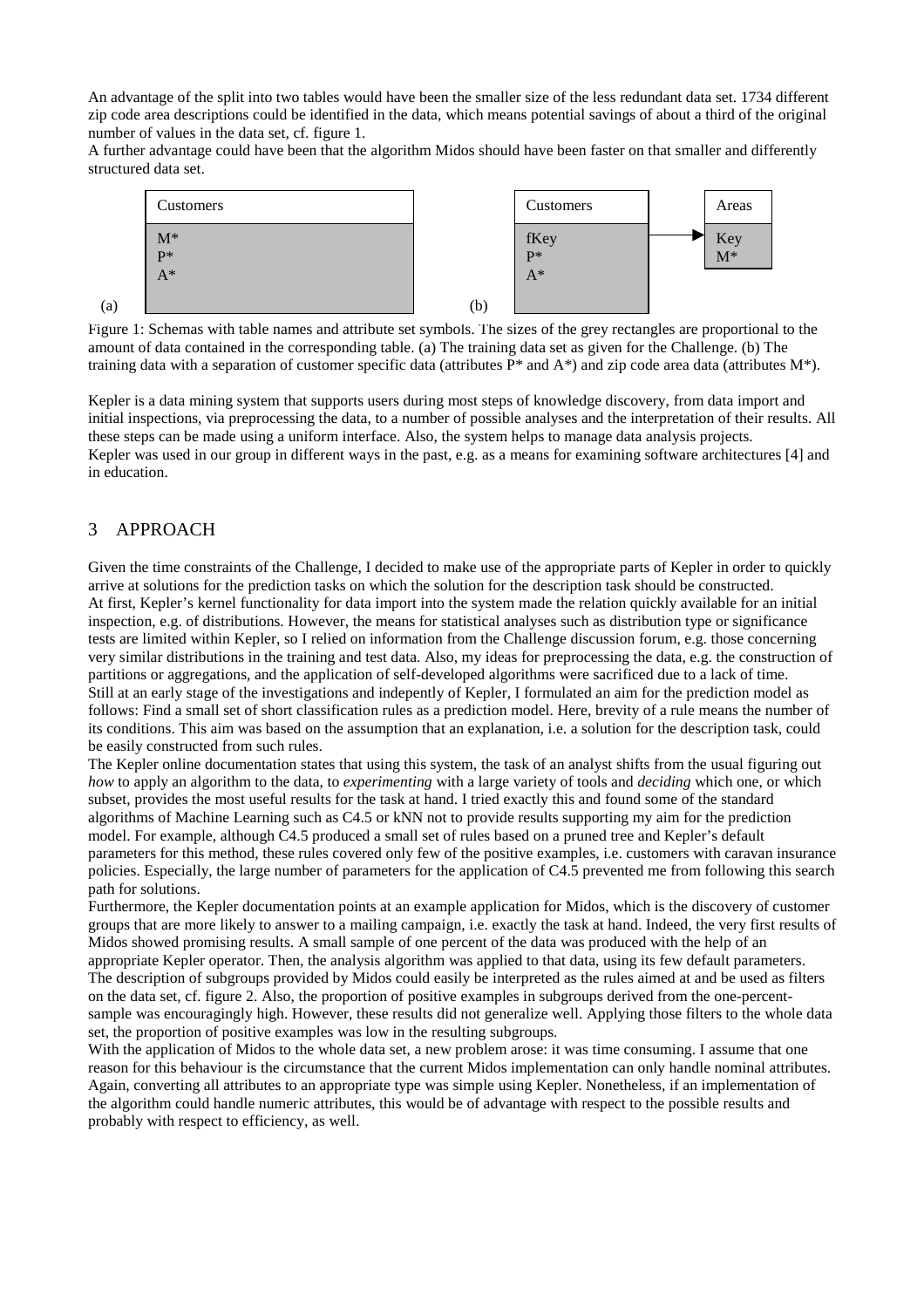Working with the default value of 2 for the parameter "Search depth", which means the number of conditions that can maximally be used to define a subgroup, an analysis of the whole training data set took about 2 hours on a Pentium III with 500 MHz. Changing that value to 3 made the analysis last for about 28 hours. Since the proportion of positive examples was not very much higher in the latter case than it was in the first one, the default value was taken for further analyses.



Figure 2: Example for a Midos result visualization provided by Kepler ("Solution size" = 5 and "Search depth" = 1). Circle sizes are proportional to group sizes.

The other parameters to be determined were "Solution size" (number of subgroups to be computed), "Minimal support" (minimum subgroup size in terms of a percentage of the training data set size), and "Max. Attribute Cardinality" (maximum number of different values for an attribute that should be considered). While it was easy to set the last parameter, namely to the number of values for MOSTYPE, which showed more values than any other attribute, a useful choice of the values for the first two parameters evolved only during an interactive process.

At the beginning of that process, the initial aim could be refined on the basis of experience with the data and Midos. The aim was now the following: Find a small set of short rules such that they filter disjunct subgroups with high proportions of positive examples and whose elements add up to about 20 percent of the training examples. In this situation, I would have wished for the Midos implementation to offer a parameter like "Maximum support" or an opportunity to manipulate the evaluation function, especially for disabling those parts responsible for preferring larger subgroups over smaller ones. These features were not available such that the choice of the value for the parameter "Solution size" had to be determined empirically. While there was a default value of 10, the rule of my choice, or better, of a 5-fold crossvalidation's choice in the first step (PPERSAUT = 6 and MOSTYPE = 8) came only at position 24. I experimented with parameter settings up to 100. Finally, I used a value of 40 because the visualization of a result set of that size allowed a good recognition of the subgroups and because I did not observe any high quality subgroups beyond that limit.

As for the parameter "Minimal support", I chose a value of 0.025 instead of the default 0.1, because the default value would have meant to aim at only two subgroups to make up the 20 percent group mentioned above, while smaller values would have led to many very small subgroups. Handling these subgroups would have been expensive, and I had the intuition that those small group rules would not generalize very well.

Furthermore, one more parameter like "Disjunct subgroups only" or a visualization of pairs of overlapping subgroups could have been useful. Instead of using facilities like these, Midos was run several times with the parameter settings given above, each time removing the records from the training data set which were filtered out by the best rule in order to arrive at the data set for the next run.

The first seven rules determined in that way filtered about 20 percent of all training data, which contained about 50 percent of the positive examples. From the eighth rule, the number of covered positive examples decreased rapidly. In order to cover all positive examples, there were 27 rules necessary whose subgroup union made up nearly 60 percent of the test records. These outcomes seemed disappointing to me. It was only when I received the information from the Challenge discussion forum that it was hard to get more than 60 percent of the positive examples in the 20 percent extract, that I decided to hand in my results.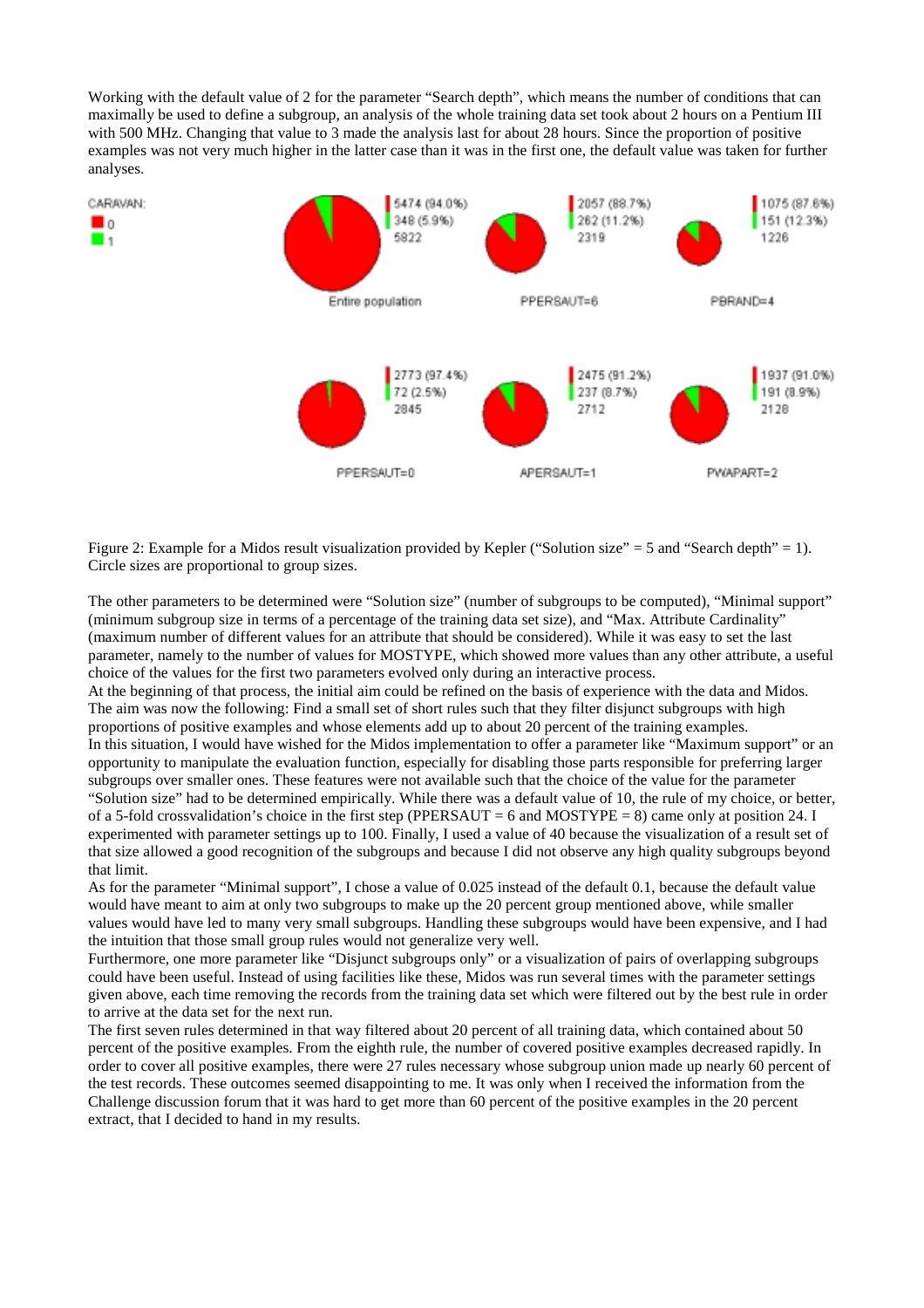The construction of an explanation from the rule set found was comparatively easy, as I had hoped for. I chose to represent the rules as a WHERE-clause of a SQL query, because I assumed this to be comprehensible and operational not only for specialists but also for advanced computer users in general. Moreover, some general knowledge about the world was included in the non-formal text of the explanation as a solution for the description task. The following section contains this text, which was only slightly modified for this paper. It is not mentioned there that I also checked the according subgroups to have an income above average, which could be confirmed.

### 4 RESULTS

The prediction model was constructed with the help of a subgroup discovery algorithm that was applied to the training data set. It describes the interesting customers in terms of conditions on certain attributes, cf. tables 1 and 2.

| $PPERSAUT = 6$ | and | $MOSTYPE = 8$  | or         |
|----------------|-----|----------------|------------|
| $MSKB1 = 3$    | and | $PBRAND = 4$   | $\alpha$   |
| $PPERSAUT = 6$ | and | $MKOOPKLA = 8$ | $\alpha$ r |
| $PPERSAUT = 6$ | and | $MOSHOOFD = 1$ | $\alpha$   |
| $PPERSAUT = 6$ | and | $MOPLLAAG = 2$ | $\alpha$ r |
| $PPERSAUT = 6$ | and | $MBERARBO = 1$ | $\alpha$   |
| $PPERSAUT = 6$ | and | $PBRAND = 3$   |            |

Table I: The prediction model.

| Attribute       | Value(s) | Meaning according to distributions of attributes and data set description |
|-----------------|----------|---------------------------------------------------------------------------|
| <b>MBERARBO</b> |          | Low percentage of "Unskilled labourers"                                   |
| <b>MKOOPKLA</b> |          | High percentage of "Purchasing power class"                               |
| <b>MOPLLAAG</b> |          | Low percentage of "Lower level education"                                 |
| <b>MOSHOOFD</b> |          | "Successful hedonists"                                                    |
| <b>MOSTYPE</b>  |          | "Middle class family"                                                     |
| MSKB1           |          | High percentage of "Social class B1"                                      |
| <b>PBRAND</b>   | 3 or 4   | High value for "Contribution to fire policies":                           |
| <b>PPERSAUT</b> | 6        | High value for "Contribution to car policies"                             |

Table II: The meaning of the attributes and values contained in the prediction model; attributes in alphabetical order.

The conditions can be used as a WHERE-part of an SQL-SELECT-statement, for example. This kind of filter selects a few more than 20 percent of the customers from the training data set as well as from the test data set. Some of the selected records have to be ignored in order to arrive at exactly 20 percent as demanded in the prediction task. The record set selected from the training data set contains about 50 percent of all training data set records with  $CARAVAN = 1$  ("Number of mobile home policies").

A reformulation and interpretation of the filter conditions is the following: Customers are likely to be interested in caravan policies if they tend to pay high insurance policies for cars and/or for fire policies, and if they live in areas with a high percentage of people with a comparatively high social/educational status.

Cars are in many cases necessary for moving caravans such that the relation between car insurance and caravan insurance seems plausible. As for the fire policies, the connection to caravans is not that clear to me. There is maybe a high risk of fires in caravans which is known to many caravan owners.

The social/educational status of the customers themselves and/or in their environment could trigger the desire for a certain degree of luxury and safety, and it could often be the precondition for an income that makes that luxury and safety affordable.

#### 5 CONCLUSION

The evaluation of the solution proposals for the CoIL Challenge 2000 showed that the prediction model described above reached a midfield rank, covering about 40 percent of the interesting customers contained in the test data. The best solution covered about 50 percent. The solution of the description task presented above received a "special note" by the marketing expert who evaluated those solutions. The conclusion may be that it is possible to achieve good results on a data mining task even for a comparatively inexperienced user of a data mining system such as Kepler.

The effort I had to take to arrive at my solutions for the tasks was about 50 hours of work, not including this report. It may be argued that this venture was more expensive than sending mail to all 4000 customers described in the test data